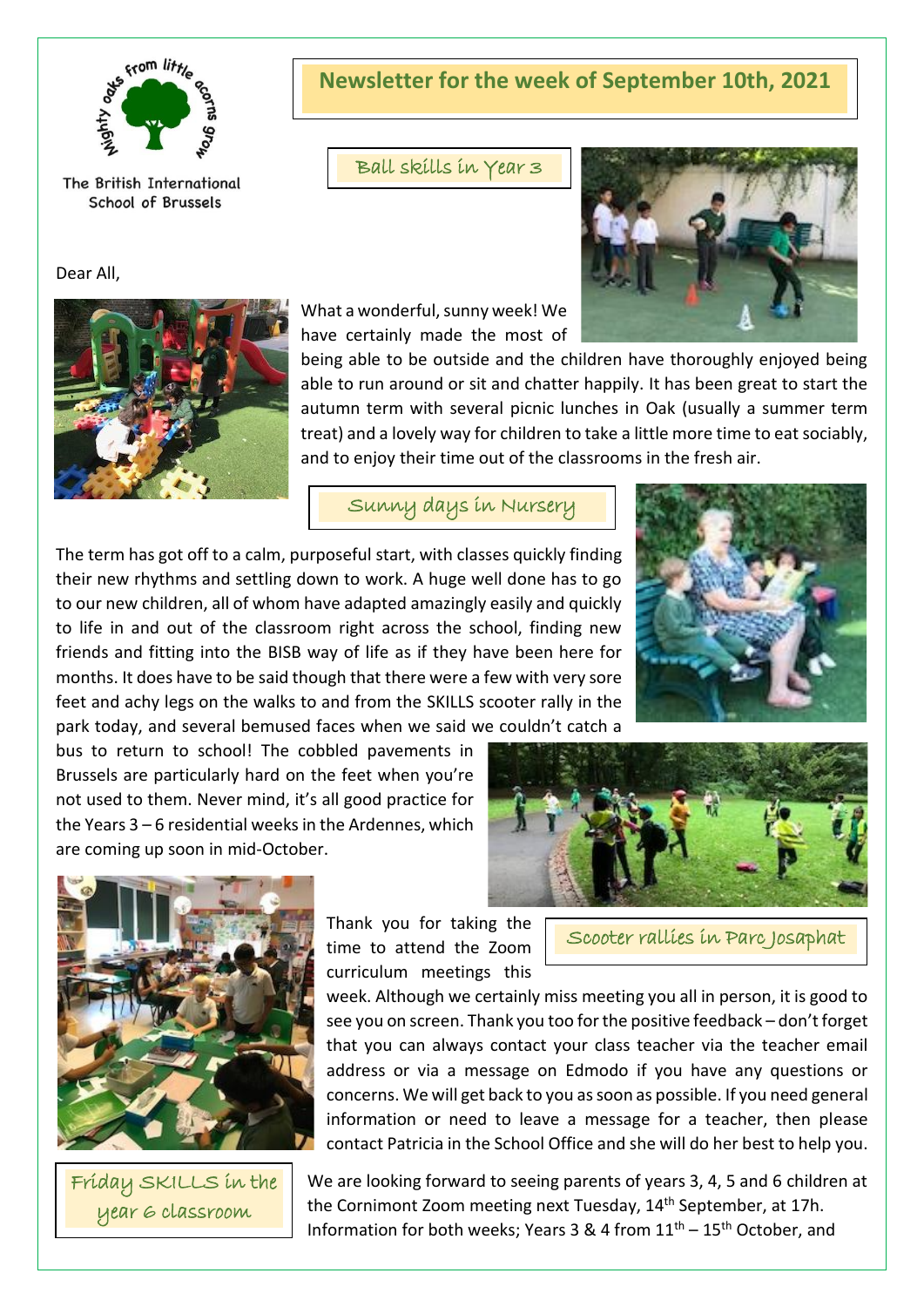Years 5 & 6 from  $17<sup>th</sup> - 22<sup>nd</sup>$  October, is up on Edmodo, but we will cover the arrangements in detail during the zoom session.



 Excitement is definitely building already, with the years 5 & 6s regaling the years 3 & 4 with stories of their adventures from last year – medieval banquets, fun in the kitchen, sporting challenges and talent shows … we're in for a great fortnight this year! Time for everyone to clean up the walking shoes and get out and about for some stamina building  $\lambda$ 

Well done to everyone for a week of hard work, and a particular well done to the following:







#### **Nurser**

To all new and old starters, you are all superstars this week and have settled into class beautifully, **BRAVO!** 

#### Reception:

Veara, for her concentration during the work done with the letters in her name.

Tia Moushmee,for her enthusiasm in our number hunt and being super fast at finding all the number cards.

#### Year 1:

Nathan, for being a superstar! He helps to look after our classroom by keeping it tidy and is excellent at following instructions.

Kria , for her wonderful ideas about our shared book this week. She made interesting predictions about what she thought would happen.

#### Year 2:

Florent, you created some excellent sentence with full stops, capital letters and ambitious vocabulary – well done!

Rajakumaran, you have settled really well into your new class and your skill of doubling even large two-digit numbers was super!

#### Year 3:

Mihir, for fast Maths and super reading.

Ovi, for neat work in Topic and very good independent writing.

#### Year 4:

Geoshan for super work in our spelling lessons this week, particularly with his 'focus five' words.

Kyle for showing a great attitude towards his studies; completing all his work carefully and to a high standard.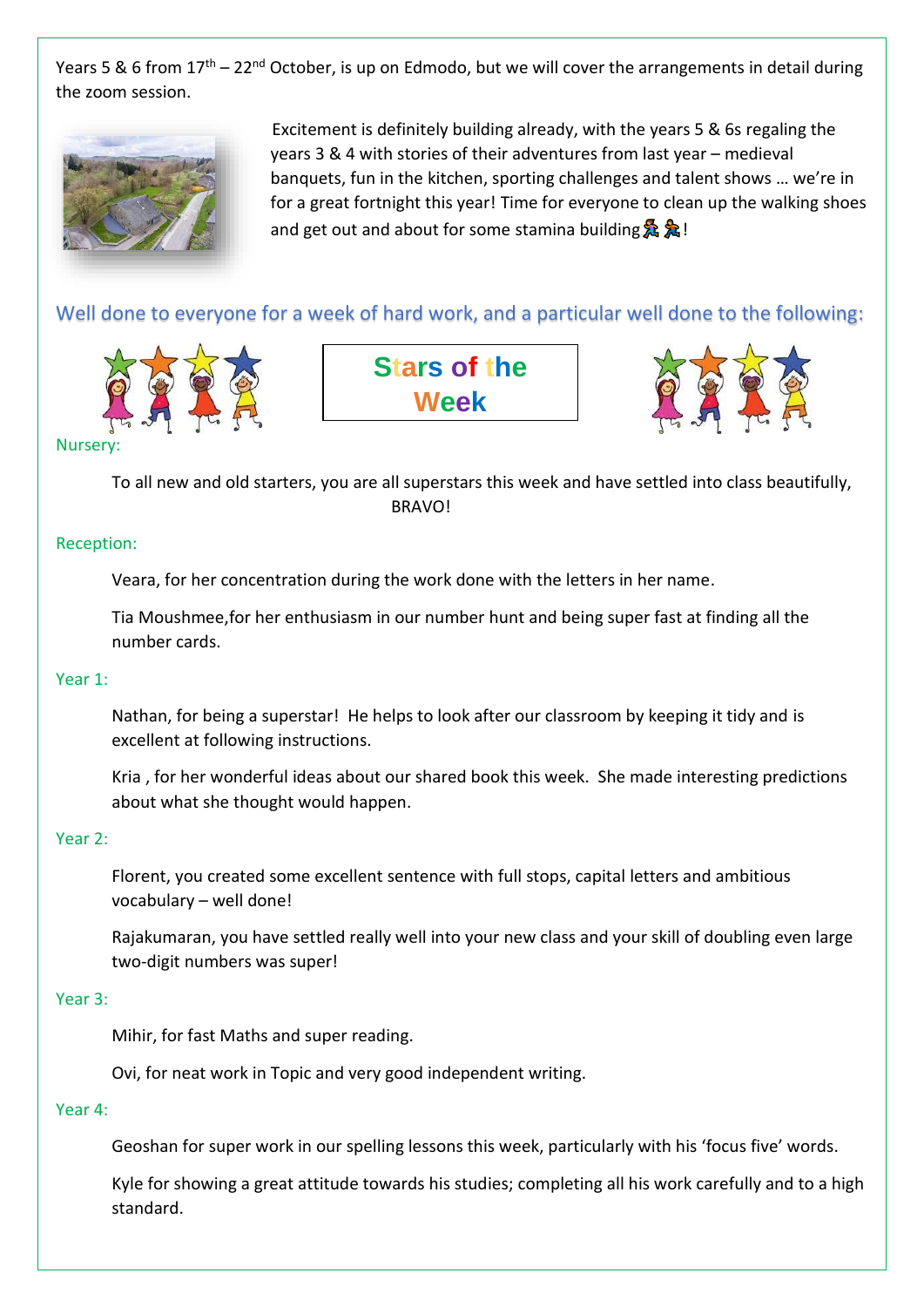#### Year 5:

Abhih for a super start to the year!

#### Year 6:

Disha, for her presentation in French - your pronunciation is excellent, Disha

### **Information for the week**



**Uniform sales**: Nearly everyone now seems to have the correct uniform and the children are looking extremely smart. Please remember that **all** polo and t-shirts should be uniform items, with the school logo on them. Jogging bottoms should also be green and feature the logo. Please contact Patricia in the School Office if you need help or extra

uniform items.

We are already beginning to accumulate 'spare' jumpers and cardigans that obviously belong to someone, but that don't have a name in them. You can write your child's name on the label using a permanent marker – this will last a good few washes and is a great help at the end of a hot afternoon!



• The date for our Welcome Walk-in-the-Woods, scheduled for Sunday, 26<sup>th</sup> September has been changed to **Sunday, 3rd October**, due to the major bike races being held in Tervuren during the weekend of September 25/26<sup>th</sup>.

This is a family walk for parents, staff and children through the woods and around the lakes in Tervuren, with everyone welcome to come and catch up with old friends and to meet new faces. The autumn colours should already be spectacular and, even if it rains, the trees provide plenty of cover.

The park is easily accessible by tram and perfectly safe for children to run and play. If the weather has been wet it can be very difficult to push a buggy –although we have been known to carry them across the muddy patches! Further details will follow in a later newsletter, but please do block the  $date($ 



• Please could you return **all** of the **permission forms** sent out this week. It is particularly important that we have the **Contact Form**, as this has all of your up-to-date information in the case that we need to contact you urgently.



- Apologies for the mistake in the permission form, which states that it covers the year 2020-2021. Rather than sending out the form again, we will change the date on forms that are returned to cover the Academic Year 2020-2021, so **by returning the form you are giving your permission for 2021-22**. Thank you to those people who noticed it!
- **Garderie:** Please inform the office at the beginning of the week if you would like your child to attend garderie.